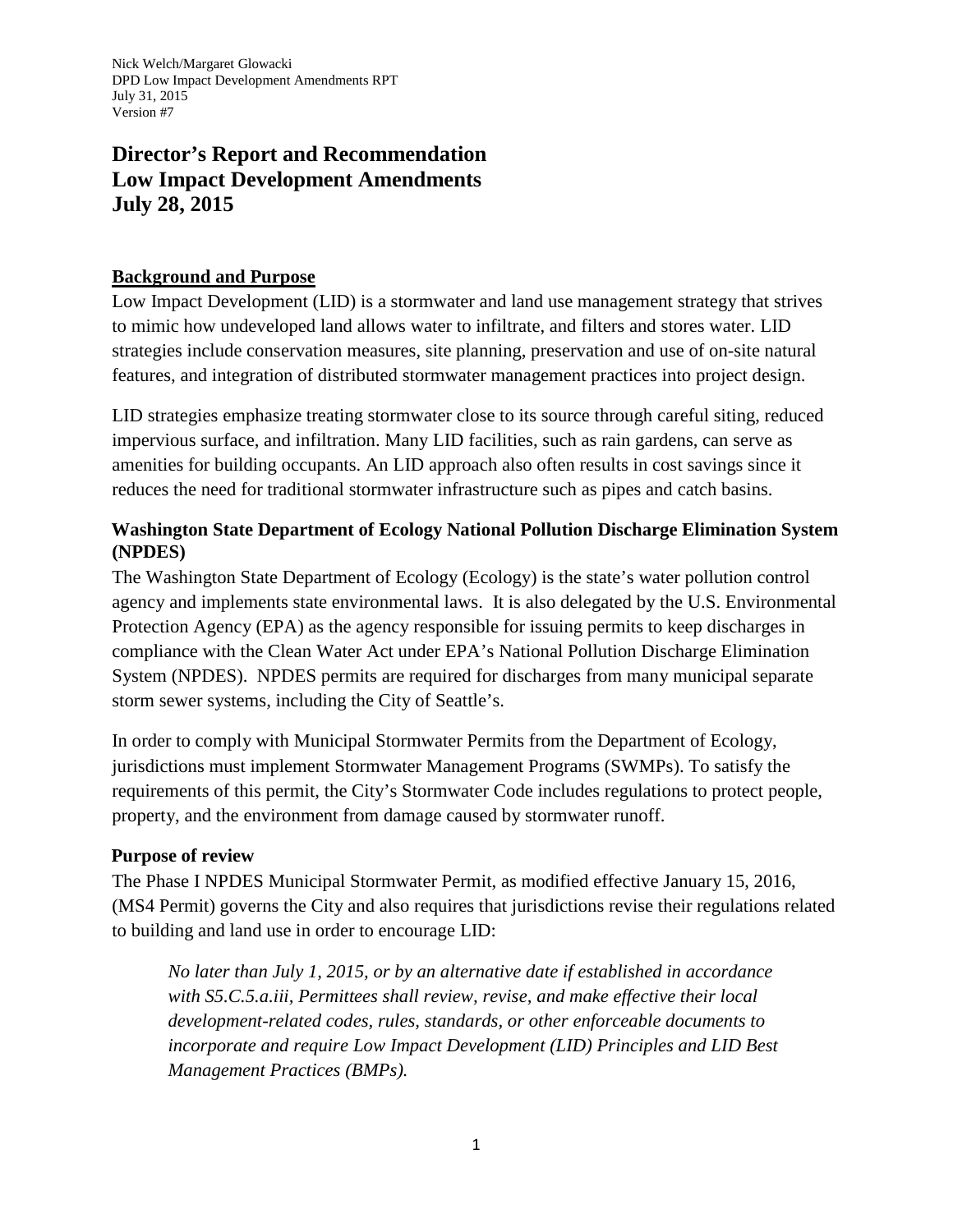*The intent of the revisions shall be to make LID the preferred and commonly-used approach to site development. The revisions shall be designed to minimize impervious surfaces, native vegetation loss, and stormwater runoff in all types of development situations. Permittees shall conduct a similar review and revision process, and consider the range of issues, outlined in the following document:*  Integrating LID into Local Codes: A Guidebook for Local Governments *(Puget Sound Partnership, 2012).*

DPD has conducted a review of all codes related to building and land use and proposes changes that would encourage and/or remove barriers to implementing LID strategies. The proposed changes would affect the Grading Code [\(SMC 22.170\)](https://www.municode.com/library/wa/seattle/codes/municipal_code?nodeId=TIT22BUCOCO_SUBTITLE_IBGRCO_CH22.170GRCO), several sections of the Land Use Code [\(SMC Title 23\)](https://www.municode.com/library/wa/seattle/codes/municipal_code?nodeId=TIT23LAUSCO_SUBTITLE_IIILAUSRE_DIV2AUUSDEST_CH23.42GEUSPR_23.42.112NODEST), and the Landscape Director's Rule [\(DR 10-2011\)](http://www.seattle.gov/dpd/codes/dr/DR2011-10.pdf).

As part of the City's compliance with the MS4 Permit requirements, DPD and Seattle Public Utilities (SPU) are also currently updating the Stormwater Code and Manual. The City's draft 2015 Stormwater Manual, Volumes 1 through 5, and appendices were made available to the public and Ecology in May 2014. The Stormwater Code addresses drainage permit submittal and review requirements, where stormwater from a site needs to go, erosion and flow control requirements, and enforcement, among other topics. The proposed Low Impact Development amendments would provide additional measures to encourage and remove barriers to LID strategies beyond what the Stormwater Code requires.

# **Analysis**

The MS4 Permit specifies that revisions shall be designed to minimize impervious surfaces, native vegetation loss, and stormwater runoff. A summary of the changes is to be organized as follows:

- 1. Measures to minimize impervious surfaces;
- 2. Measures to minimize loss of native vegetation; and
- 3. Other measures to minimize stormwater runoff.

Some of the proposed changes in the code sections discussed below may fall into more than one category. For example, Section 23.44.034 of the Land Use Code includes regulations for Planned Residential Developments (PRDs). The proposed code changes add flexibility to development standards for PRDs in order to promote green stormwater infrastructure. The proposal also clarifies landscaping requirements to reduce impervious surfaces and adds green stormwater infrastructure to the list of public benefits that an applicant can provide.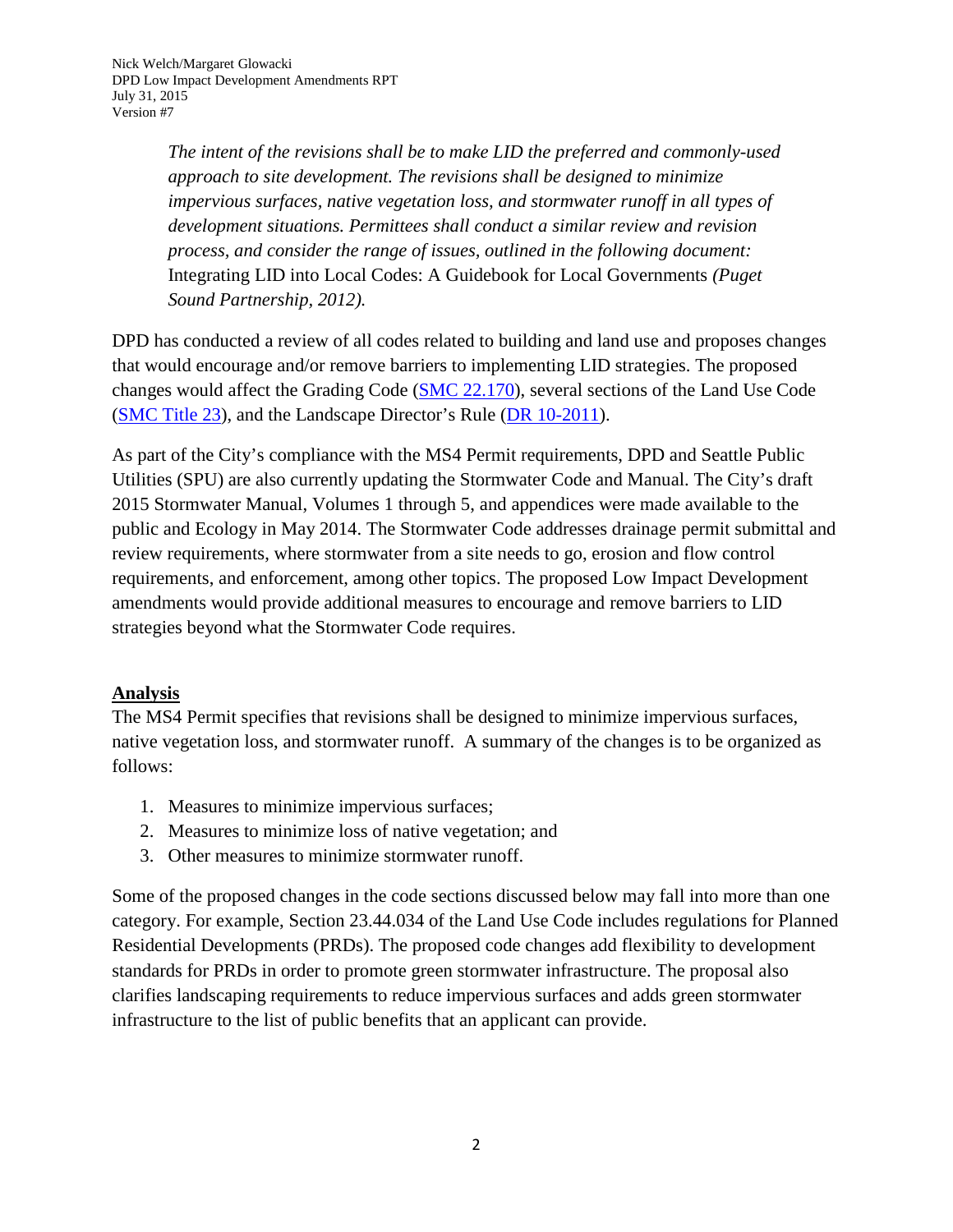#### **1. Measures to minimize impervious surfaces**

#### **23.45.536 Multifamily residential - Parking location, access, and screening**

In 23.45.536.C, the proposed amendments would reduce impervious surface in multi-family residential projects by stipulating that either driveways providing access from the street shall either be paved with permeable materials or be shared driveways providing access to multiple garages.

In 23.45.536.D, the proposed amendments allow landscaped areas, including level plantings, berms, or bioretention areas, for screening provided the vegetation is at least 3 feet tall. This is similar to existing provisions elsewhere in the Land Use Code (e.g., 23.47A.016) that allow landscaped berms for screening.

#### **23.47A.016 Commercial landscaping and screening standards**

In 23.47A.016.C, the proposed amendments would allow landscaped areas for parking screening, similar to the change described above in 23.45.536. The proposed amendments also specify that the required landscaping in surface parking areas can be met with bioretention facilities.

In 23.47A.016.D, the proposal includes a small change concerning how landscaped areas in surface parking areas are treated. Currently, the Code requires that each landscaped area be "enclosed by permanent curbs or structure barriers" in order to keep vehicles out. As a result, it is unlikely an applicant could direct stormwater from the parking surface into the landscaped area for infiltration. The proposed amendment modifies that language to require that landscaped areas be only "protected by" a curb or barrier, so that water can be channeled into the vegetated area and increase stormwater infiltration.

# **23.49.019 Parking quantity, location and access requirements, and screening and landscaping of surface parking areas**

In 23.49.019.I.1, the proposed amendments modify the screening requirements of 23.49.019 so that landscaped areas, including bioretention facilities, can provide screening as long as the vegetation is 3 feet high. Like 23.47A.016.D, the amendments would also make the same small change to the requirement that landscaping in surface parking areas in the Downtown zones need only be protected, not enclosed, by a curb or barrier in order to increase stormwater infiltration.

#### **23.50.034 Screening and landscaping**

Currently, in industrial zones, screening may be a fence, wall, hedge, or landscaped berm. Similar to the changes proposed in 23.47A.016.C and 23.49.019.I.1, the amendments would add landscaped areas to this list, including but not limited to bioretention facilities, provided that vegetation in the landscaped area is 3 feet above the surrounding grade.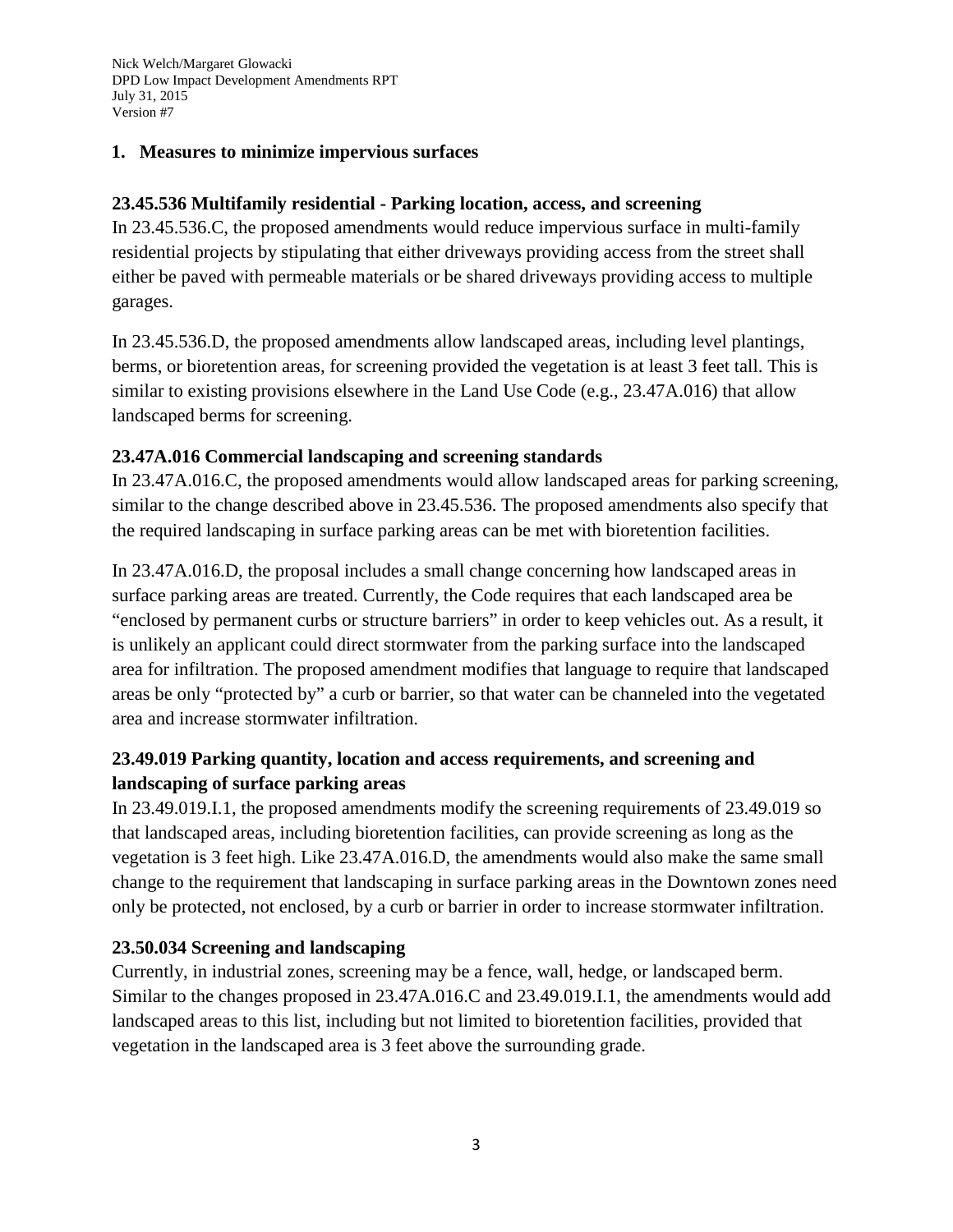#### **23.57.008 Development standards**

This section specifies requirements for major communications utilities. In subsection 23.57.008.C, which includes requirements for setbacks and landscaping, the proposed amendments stipulates that bioretention facilities can fulfill the landscaping requirement if it screens and mitigates the visual impacts as required.

#### **2. Measures to minimize loss of native vegetation**

#### **22.170.190 General Requirements**

The proposed amendments modify and add language to minimize ground disturbance and preserve native topsoil as much as possible during the grading process.

In 22.170.190.G, more specific language clarifies that the areas prepared for grading are those areas that will receive fill. Currently, the phrase "the ground surface" does not provide specificity and can result in removal of vegetation over a greater portion of the site than necessary.

A new subsection 22.170.190.H would require applicants to retain native topsoil in an undisturbed state to the maximum extent feasible. Applicants are also required to store and subsequently reapply or reuse topsoil on site. Also, a new subsection 22.170.190.I requires areas that have been cleared, graded, or compacted but not covered with impervious surfaces to be amended with organic soil prior to final inspection.

#### **23.44.024 Cluster housing planned developments**

Currently, the Director may modify or increase yards and spacing of structures of a cluster housing planned developments (CHPD) for certain reasons. The proposed amendments expand the list of reasons to include promoting green stormwater infrastructure and other measures to reduce stormwater runoff.

The CHPD regulations also include landscaping requirements in subsection 23.44.024.F. The proposed amendments restructure this subsection. The new structure states that the Director may require retention of existing mature landscaping or require new landscaping in order to minimize the impacts of the CHPD on adjacent uses; reduce stormwater runoff, potential erosion, and area of impervious surfaces; and screen parking.

#### **3. Other measures to minimize stormwater runoff**

Currently, there are several sections of the Land Use Code that establish requirements for yards, setbacks, and separation areas. These requirements apply in various zones and generally prohibit any structure being constructed in yards, setbacks, or separation areas. However, there are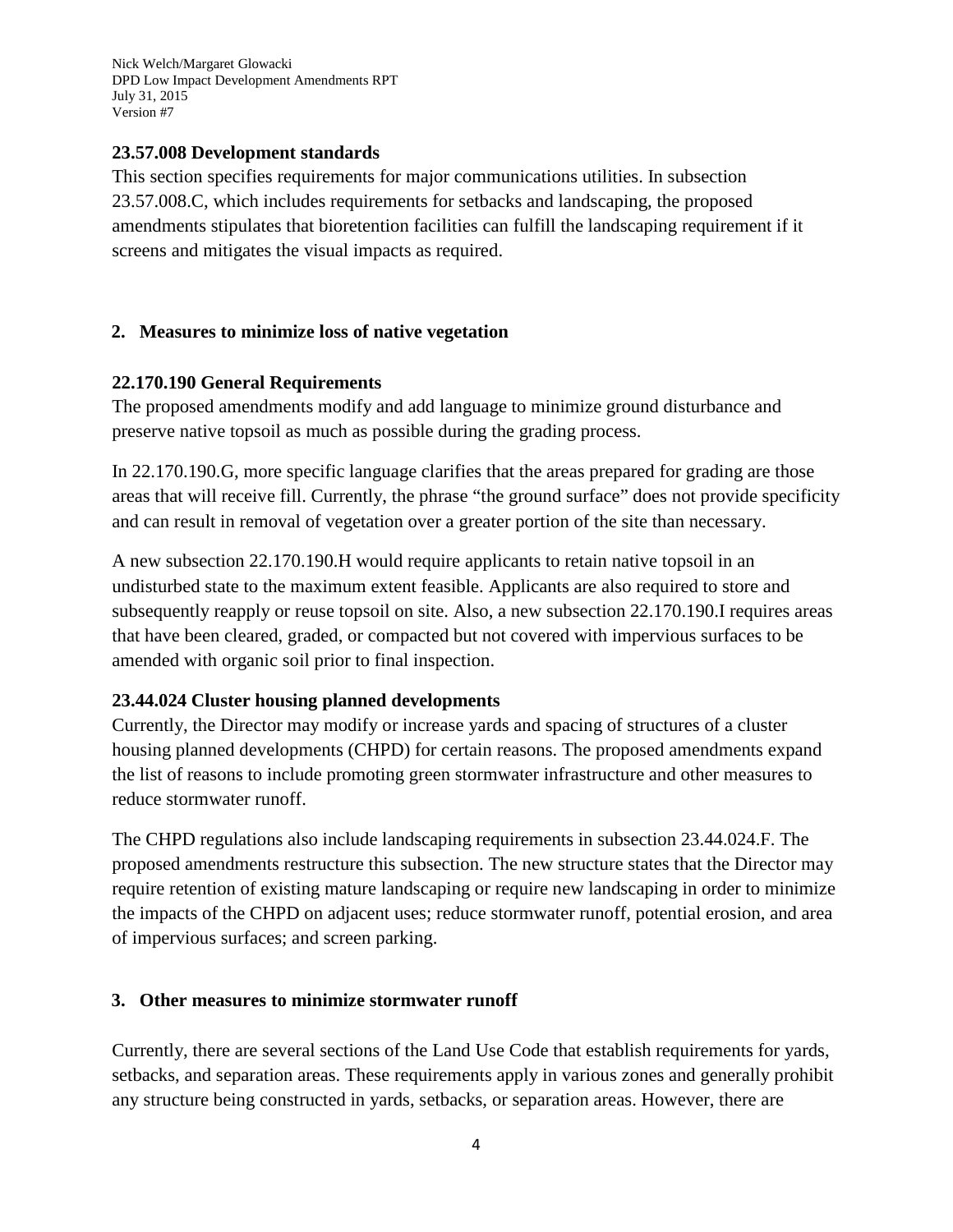several exceptions for yard and setback requirements that allow porches, steps, and certain features of a structure. The exception also allows some flexibility for yard and setback requirements to preserve exceptional trees. Furthermore, there is already an existing exception to allow cisterns that collect and store rainwater in yards in single-family residential zones (Section 23.44.014).

The proposed amendments modify development standards in the following sections so that above-grade green stormwater infrastructure, such as cisterns and bioretention facilities, are allowed in yards, setbacks, and separation areas. Where an exception already exists to allow cisterns, the proposed amendments expands the flexibility to include above-grade green stormwater infrastructure.

Several provisions govern the size and location of above-grade green stormwater infrastructure; green stormwater infrastructure features are allowed in a yard or setback if less than 4.5 feet tall, less than 4 feet wide, and has a total storage capacity less than 600 gallons. Larger facilities are allowed if they are under 10 percent coverage of any one yard or setback area, no closer than 2.5 feet to a side lot line, and does not project more than 5 feet into a front or rear yard or setback.

This type of change applies in the following sections:

- **23.43.008 Development standards for one dwelling unit per lot**
- **23.43.010 Tandem housing**
- **23.43.012 Cottage Housing Developments (CHDs)**
- **23.44.014 Single family residential – Yards**
- **23.44.024 Cluster housing planned developments**
- **23.45.518 Multifamily – Setbacks and separations**
- **23.47A.009 Standards applicable to specific areas**
- **23.47A.014 Commercial – Setback requirements**
- **23.75.140 Master Planned Communities – Setbacks and projections**

# **23.41.018 Streamlined administrative design review (SDR) process**

For projects that are required to go through the streamlined administrative design review (SDR) process, the current regulations allow the Director to modify certain development standards, such as setback and separation requirements, amenity areas, and landscaping and screening requirements, if the development meets certain criteria. One of those criteria is a development that provides a better response to environmental and/or site conditions.

Currently the Code lists topography, the location of trees, and adjacent uses and structures as examples of environmental and site conditions to which a development can be responsive. The proposed amendments add stormwater management to the list of environmental and site condition examples. As a result, development proposals that include low impact development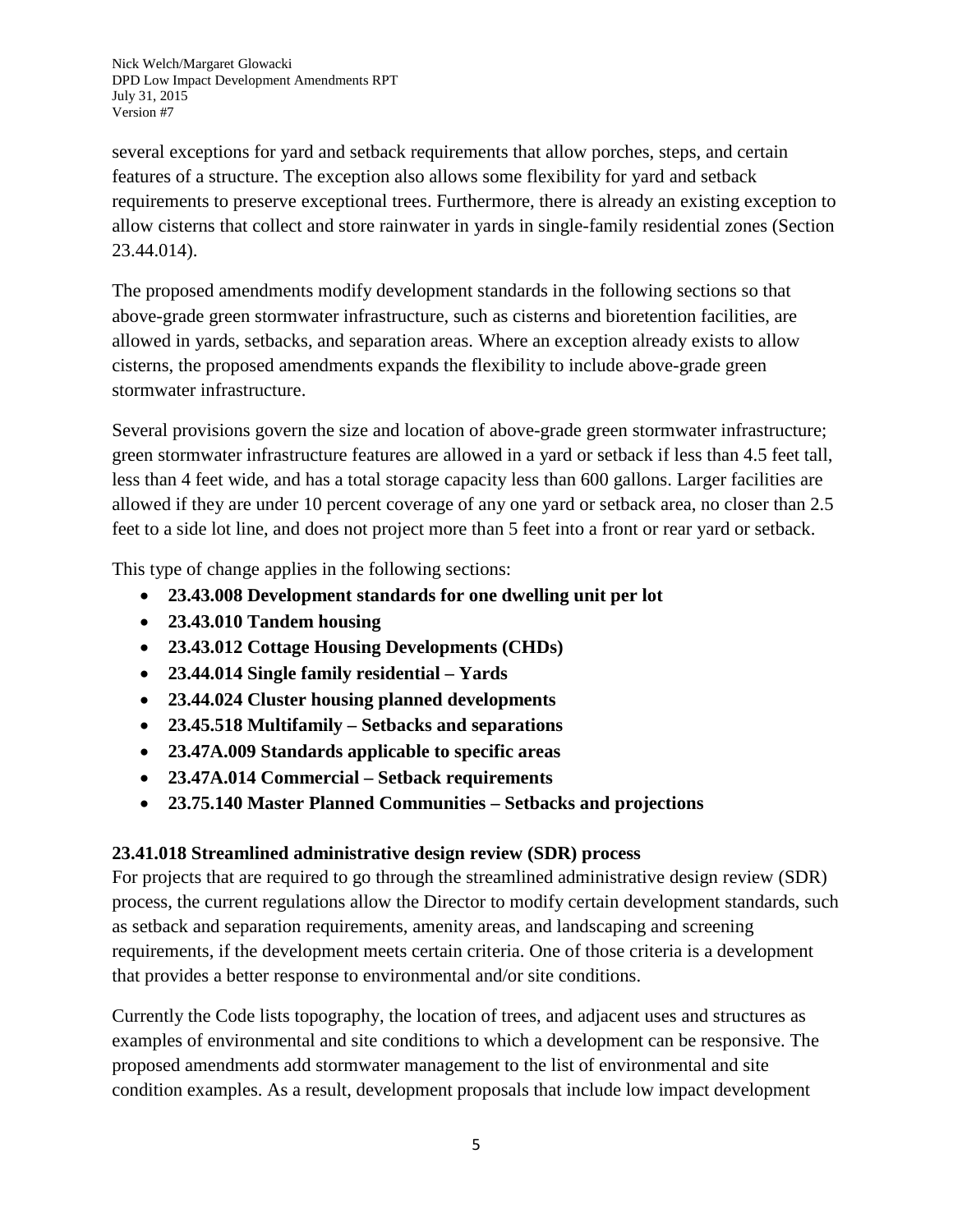solutions to managing stormwater are eligible for flexibility on certain development standards as part of the SDR process.

### **23.44.034 Planned residential development (PRD)**

The proposed amendments would include green stormwater infrastructure as one of the objectives a planned residential development (PRD) is intended to support. In 23.44.034.C, the current regulations specify the number of dwelling units permitted in a PRD; an increase of up to 20 percent may be permitted if the PRD provides public benefits such as low-income housing or child care. The proposed amendments add green stormwater infrastructure to the list of public benefits. A development needs to include green stormwater infrastructure beyond what is otherwise required by the City's Stormwater Code (Chapters 22.800 through 22.808).

In 23.44.034.E.7, the proposed amendments would expand the list of reasons that the Director may modify setback and spacing requirements to include green stormwater infrastructure and other measures to reduce stormwater runoff. This allows greater flexibility to accommodate low impact development strategies to manage stormwater.

The proposed amendments would also modify the landscaping requirements of 23.44.034.F. The change is similar to the aforementioned amendments to 23.44.024. The proposal would allow the Director to require retention of existing mature landscaping or require new landscaping in order to minimize the impacts of the PRD on adjacent uses; reduce stormwater runoff, potential erosion, and area of impervious surfaces; and screen parking.

#### **23.49.036 Planned community developments**

Similar to the requirements for PRDs, section 23.49.036 describes how a proposed planned community development (PCD) shall be evaluated. Subsection 23.49.036.F.1 lists several public benefits three of which a proposed PCD must include. The proposed amendments would add to the list to include green stormwater infrastructure beyond the requirements of the Stormwater Code.

# **23.49.041 Combined lot development**

Combined lot development is permitted only when allowing more chargeable floor area than would otherwise be allowed on a lot results in significant public benefit. Subsection 23.049.041.D lists the public benefits that a combined lot development can provide to fulfill this requirement. Similar to the PRD and PCD changes, the proposed amendments add to this list green stormwater infrastructure beyond the requirements of the Stormwater Code.

# **23.45.516 Additional height and extra residential floor area in MR and HR zones**

The proposed amendments include a small change in subsection 23.45.516.C.2.b.3. The Code currently requires that at least 25 percent of the lot area at grade is one or more landscaped areas.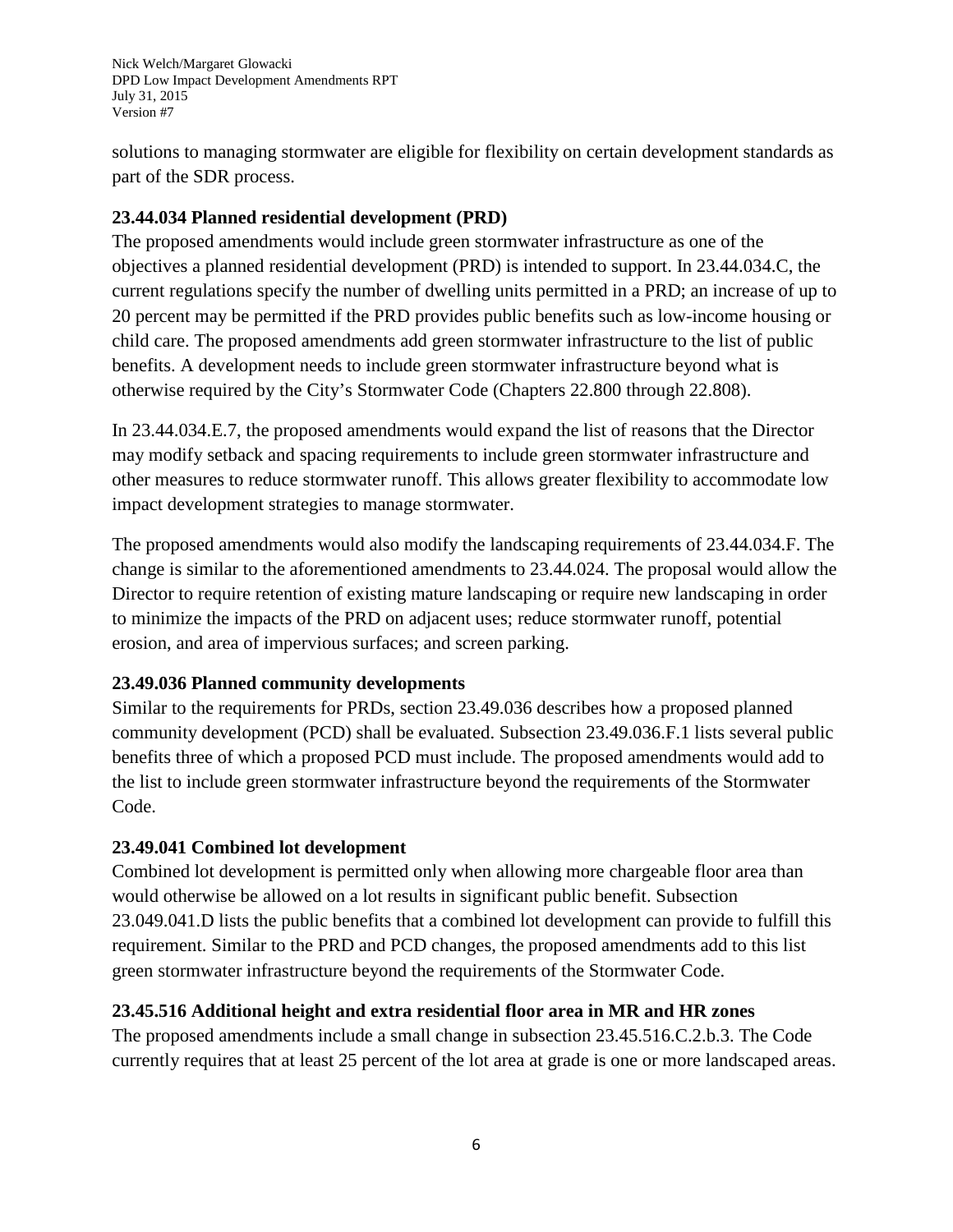The proposed amendments change the language to *landscaped open space*, which specifies that bioretention facilities may fulfill this requirement. (See the proposed change to 23.84A.028.)

### **23.45.522 Amenity area**

While 23.45.516 includes requirements for projects in MR and HR zones, the proposed amendments to 23.45.522 outline amenity area requirements for LR zones. In subsection 23.45.522.D.5.b, the proposed amendments expand the list of permissible landscaping types to include bioretention facilities.

# **23.47A.024 Amenity area**

While there is no requirement for amenity areas in commercial developments to include landscaping, a new subsection 23.47A.024.B.7 clarifies that bioretention facilities may be counted towards meeting the amenity area requirement for commercial development.

### **23.84A.014 "G"**

There currently is no definition in the Land Use Code for "green stormwater infrastructure." The proposed amendments add references to green stormwater infrastructure (GSI) in multiple sections. Accordingly, the proposal adds the definition used for green stormwater infrastructure in the Stormwater Code into the definitions included in the Land Use Code.

### **23.84A.028 "O"**

According to the current definition of "open space, landscaped," these areas are predominantly used for the planting of trees, shrubs, ground cover, and other natural vegetation. The proposed amendments add bioretention facilities to this list. As a result of this change, strategies like bioretention that support low impact development are considered landscaped open space.

#### **23.44.022 Institutions**

The proposal would amend landscaping provisions in subsection 23.44.022.I of the regulations for institutional uses in single-family zones. The proposed amendments stipulate that landscaping required in 23.44.022 must comply with rules established by the Director. The proposal also requires that institutions in single-family zones achieve a Green Factor score of 0.3 or greater. Green Factor<sup>[1](#page-6-0)</sup> is a score-based code requirement for the quantity and quality of landscaping. This proposal requires that institutions include features such as green roofs, permeable paving, rain gardens, trees, and shrubs to meet the Green Factor score. Many Green Factor features are also low impact development strategies and help reduce stormwater runoff.

#### **Modify the Landscape Director's Rule - DR 10-2011**

Though not a part of the proposed code amendments, DPD also proposes to modify the Landscape Director's Rule. The changes update the soil standard reference and add guidance about trees in bioretention planters.

l

<span id="page-6-0"></span><sup>&</sup>lt;sup>1</sup> See section [23.86.019.](https://www.municode.com/library/wa/seattle/codes/municipal_code?nodeId=TIT23LAUSCO_SUBTITLE_IVAD_DIV2GETE_CH23.86ME_23.86.019GRFAME)